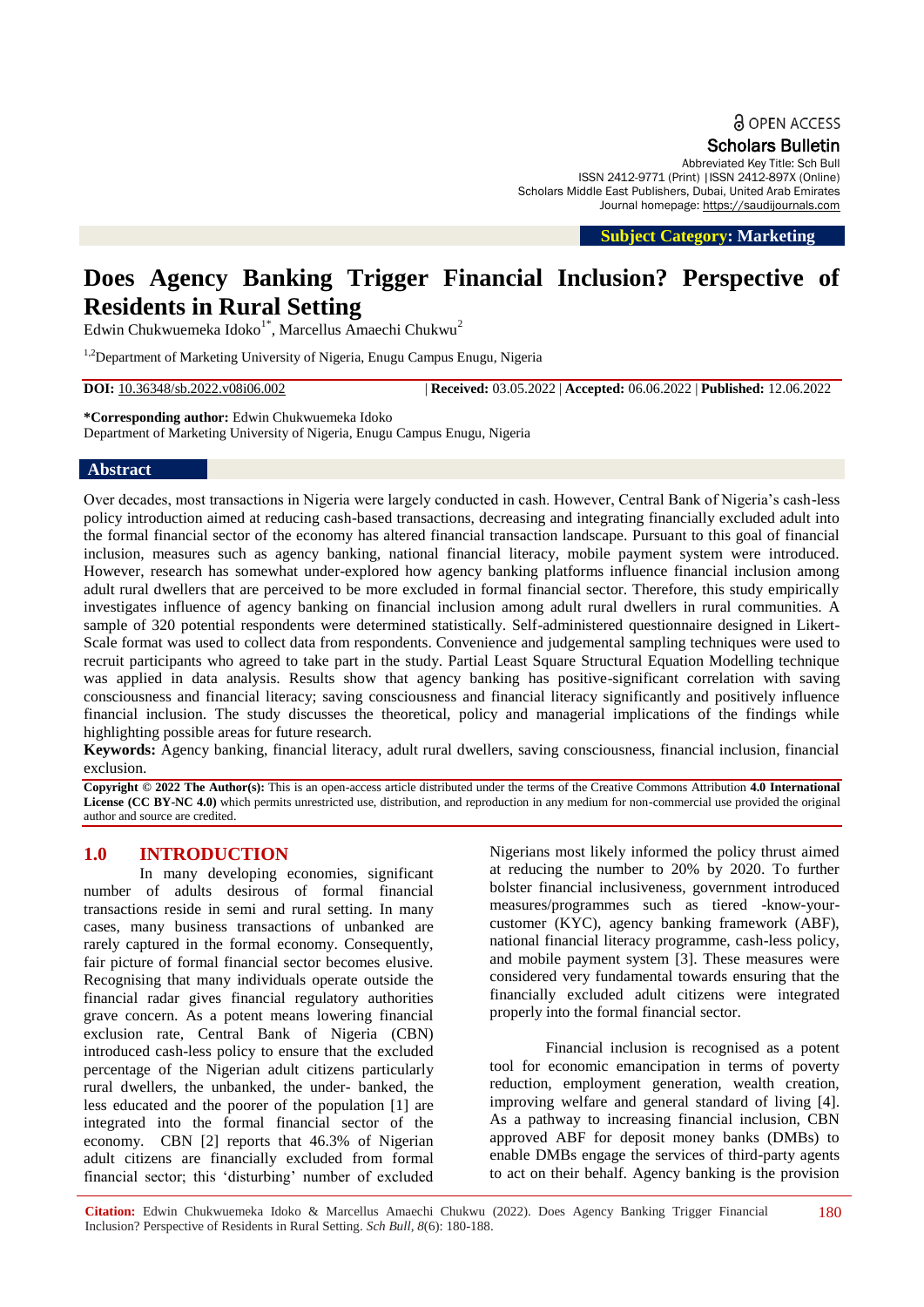of financial services to customers by a third-party (agent) on behalf of a licensed deposit-taking financial institution and/or mobile money operator (principal) [1, 5-7].

According to OPM [8], some Micro-Finance Banks (MFBs) and DMBs lack the resources to create large branch networks; therefore, agents could help to bridge the branch-deficiency challenge and offer services beyond their geographically limited customer base. This approach potentially assists DMBs to fulfil the traditional mandate of MFIs to provide affordable and dependable financial services to the active poor. Though agency banking platform has been in existence in Nigeria since 2009, whether the agency banking is an arrow-head regarding reduction of excluded adult population in formal financial sector, financial education, enhancing growth of micro, small and medium enterprises (e.g., educating them on borrowing funds from the bank to support their business) or saving consciousness is poorly known particularly among rural dwellers [9]. Some studies have investigated agency banking in order to understand it contributions and importance to overall growth of diverse economies [10- 13]. However, from the perspective of rural dwellers that largely engage in informal businesses in Nigeria, paucity of evidence exists regarding the nexus between ABF and financial inclusion. Understanding agency banking's relation with financial exclusion minimization among rural residents may be helpful in migrating rural dwellers into formal financial sector in order to boost the rural-based enterprises and gross domestic product (GDP) of nations.

## **2.0. REVIEW OF RELATED LITERATURE AND HYPOTHESES PROPOSITIONS**

## **2.1. Agency banking and savings consciousness**

Presence of agency banks encourage savings culture among unbanked, under-banked, relatively poor, and fairly educated rural settlers [14, 15]. ABF is premised on the understanding that extending the banking services to remote areas may ignite saving consciousness [16, 10, 17] among rural dwellers. Saving money alters positively growth trajectory of individuals in terms of wealth, increase in dominance, influence and affluence amongst the households which in turn increase GDP of a nation. In Sub-Saharan African countries (SSA) like Nigeria, Kenya, Ghana, the rapidly rising presence of agent banking operators on the streets, towns, and villages may be a reflection of growing patronage of its services including savings. According to Banerjee, Alam, and Hossain [11] agency banking contributes immensely to financial inclusion project by enhancing accessibility to quality and affordable financial services, particularly in the underserved and remote areas. Also, anecdotal evidence points to agency banking as a driving force especially in

rural areas engineering interest in savings and adoption of electronic banking platforms [17]. Accordingly, this study postulates thus:

H1: Agency banking significantly influences savings culture/consciousness of rural dwellers.

## **2.2. Agency banking and financial literacy**

Financial Literacy refers to the ability to make informed judgments and to take effective decisions regarding the use and management of money [18]. The issue of product knowledge in today's digital era has assumed increasing importance hence the critical role of financial literacy, counseling and capacity-enrichment in enhancing financial penetration at the grassroots. Barasa and Mwirigi [17] aver that agency banking has played a pivotal role in enhancing the penetration of banking services in unbanked markets. The involvement/activities of the agent bankers especially in rural and semi-urban areas through in-agency communications regarding how agency banking works are driving down financial knowledge to the ordinary citizens on the streets. Information emanating for agent banks are significantly allaying prevailing disinterest and unprecedently awakening banking consciousness and knowledge of rural inhabitants about bank. Inhouse free mobile telephone training programmes by agent banks provide unique opportunity to advance financial awareness and literacy. This observation corroborates Munoru [19] who maintains that there are novel delivery channels for financial products and services. Barasa and Mwirigi [17] indicate that agency banking has become an important avenue for growing awareness to banking services in technologically upward developing economies. Base on the ongoing discussion, this research hypothesis that:

H2: Agency banking significantly and positively correlates with financial literacy.

#### **2.3. Savings consciousness and financial inclusion**

Saving is process of setting aside a portion of current income for future use. Saving may take the form of increases in bank deposits, purchases of securities, or increased cash holdings. Holdings. In their study of financial inclusion and saving culture of individuals in Uganda, Musinguzi, Richard and Muwanguzi [20] found that savings increased proportionately with more inclusive access to formal financial services, usage and quality. The above findings can be said to be true even in the Nigerian context as the experience from the streets of both urban and rural communities in the south east especially during this festive period has shown that people now seem to have strong urge to save with agent banking operators for their financial transactions (e.g., cash deposits, withdrawals and funds transfers). Shrestha and Nursamsu [21] studied financial inclusion and savings in Indonesia and found that financial inclusion policies encourage bank account openings;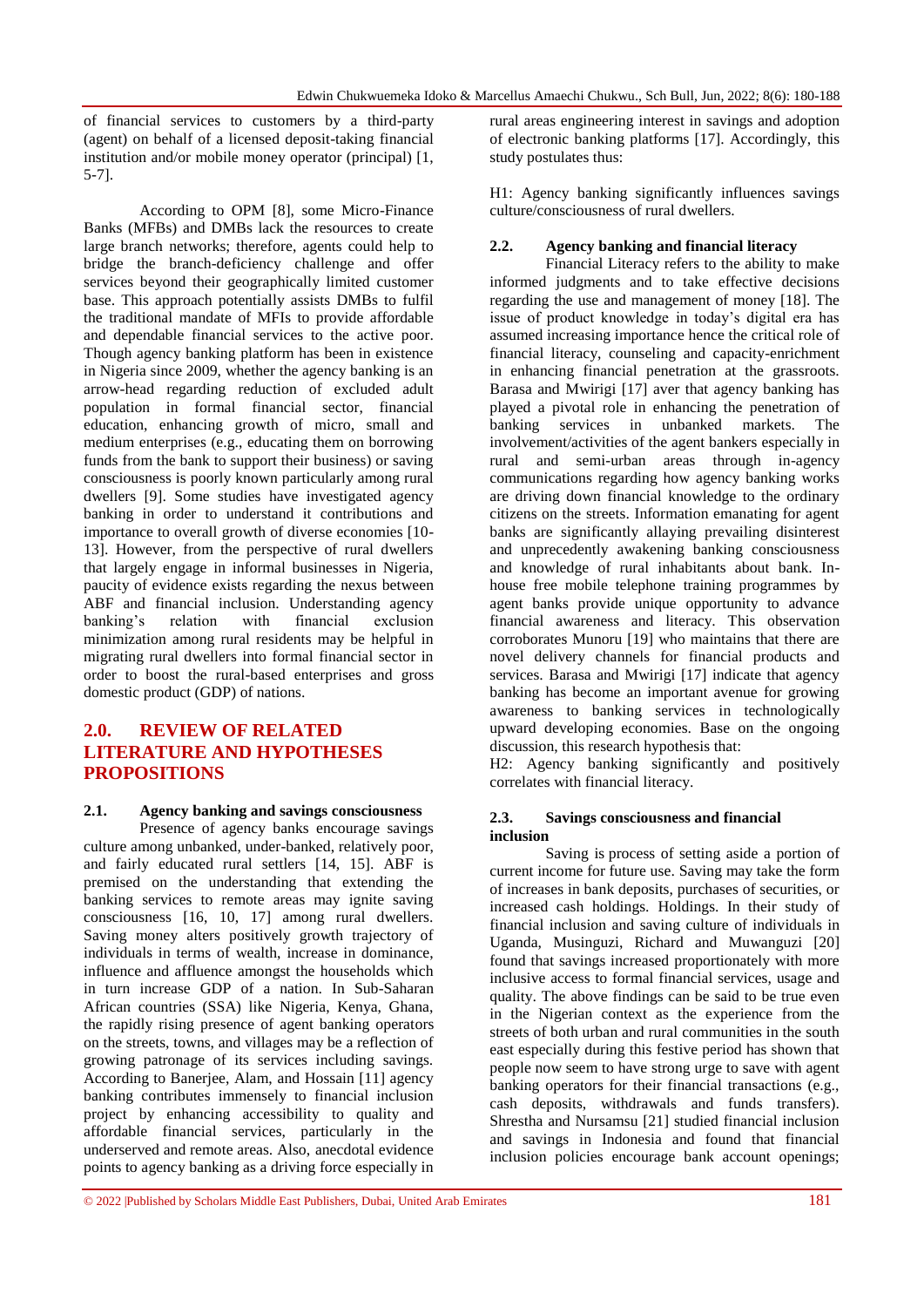additional finding show that ABF promote greater financial inclusion among poorer households. While opening a bank account is an important first step towards financial inclusion, it does not reliably translate into usage [22]. When the poor segments are offered opportunity to open a savings account at low cost through agency banking, Prina [23] found higher frequency of usage amongst new account holders in Nepal.

This study, therefore, postulates as thus:

H3: Savings consciousness positively and significantly correlate with financial inclusion.

#### **2.4. Financial literacy and financial inclusion**

Financial literacy (FL) is the ability to understand issues concerning financial matters. Financial literacy appears to have a direct relationship with financial inclusion as documented in extant literature [24, 25, 8]. Lack of FL may be considered an impediment to successful financial inclusion [26].

The ability of an individual to take any strong decision or even manage his finances very efficiently depends to a large degree on the one's financial knowledge. Knowledge about the basic financial products and services emanates from individual financial literacy. Studies [27, 28, 29] opine that a number of potential financial customers who lack knowledge and skills that are needed in making financial preferences and decisions are unable to use many financial products and services culminating in low financial inclusion financial literacy within households enhance financial understanding which in turn influence financial behavior of households [30]. In fact, increasing number of research affirm essentiality

of financial literacy in financial inclusion agenda [31, 32, 33, 34, 35, 36, 37]. Consequently, this study hypothesis that:

H4: Financial Literacy has significant correlation with financial inclusion.

#### **2.5. Agency banking and financial inclusion**

Agency banking is a framework designed to facilitate the financial inclusion among the unbanked, under-banked, uneducated, the less-educated and the poorer segments of the population. It is that contractual relationship between two parties (the agent and the principal) [38] where financial transactions are carried out. Increasingly, bank agents serve the role of services distribution for both financial and non-financial institutions.

The CBN [39] reports positive correlation between agency banking activities and improvement in financial inclusion. The growth trajectory reported by CBN aligns with the cursory observation of Odulate-Ademola [40] who submits that more people are becoming financially included in formal financial sector. Also, Lotto [41] concludes that greater geographical coverage brought about by agency banking is a stronger promoter of financial inclusion because services follow people closer to where they live. Agency banking model tends to bring financial services closer to underserve and quietly 'arrest' off the radar financial activities and increase formal financial life of rural dwellers. On the basis of the ongoing discussion, this paper postulates that:

H5: Agent banking has significant correlation with financial inclusion.



Conceptual framework of Agent Banking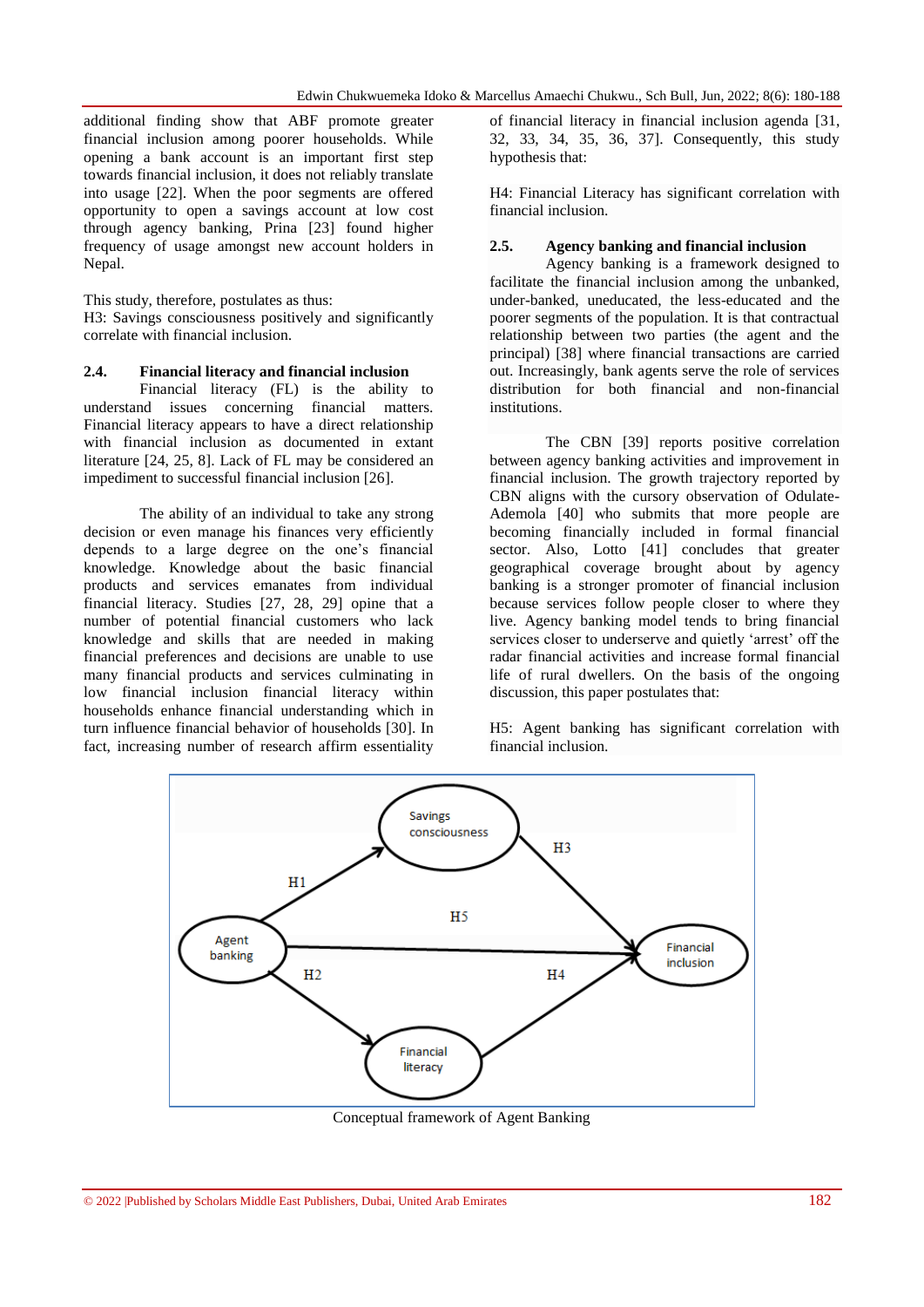## **3.0. METHODOLOGY**

### **3.1. Population and Sample**

The population of this study is defined as the elderly, uneducated, fairly-educated, the poor, the mini and micro traders [1] who are resident in the rural areas. From the perspective of Nigerian financial sector, CBN specified this group to be the main target for the financial inclusion project. This study adopts survey research design approach. A sample size of 320 potential participants was determined using Louangrath and Rewtrakunphaiboon [42] approach. Regarding sampling technique, snowballing and judgemental approaches were utilized in recruitment of respondents.

## **3.2. Questionnaire Design**

Previously used measurement scales in extant studies [16] were adapted to measure the constructs under investigation. However, some adjustments were

made on some of the measurement items considering the peculiar nature of our study with its respondents as uninformed adults based in the rural communities. A pilot survey was conducted on 42 financial excluded adults who were removed from the main study survey in order to eliminate response bias. The questionnaire items were rated on a five-point Likert scale score ranging from one (1) = strongly disagreed to five (5) = strongly agreed. The questionnaire items were tested for both face and contented validity through the use of two research professionals in marketing and two educated and experienced agent banking operators in Enugu. The questionnaire was structured in two sections thus: section A measures agent banking adoption while the section B assesses demographic variables of the respondents.

## **4.0. ANALYSIS AND RESULT**

| <b>Table 1: Respondents demographics</b> |     |                                |  |  |
|------------------------------------------|-----|--------------------------------|--|--|
| <b>Description</b>                       |     | Frequency   Percentage $(\% )$ |  |  |
| Gender                                   |     |                                |  |  |
| Male                                     | 162 | $\overline{51}$                |  |  |
| Female                                   | 158 | 49                             |  |  |
| Marital status                           |     |                                |  |  |
| Single                                   | 106 | 33                             |  |  |
| Married                                  | 170 | 53                             |  |  |
| Divorced                                 | 14  | 5                              |  |  |
| Widow                                    | 30  | 9                              |  |  |
| Age range (Years)                        |     |                                |  |  |
| Less than 30                             | 50  | 16                             |  |  |
| $31 - 50$                                | 194 | 60                             |  |  |
| $51 - 70$                                | 64  | 20                             |  |  |
| More than 70                             | 12  | $\overline{4}$                 |  |  |
| Highest educational qualification        |     |                                |  |  |
| No formal education                      | 10  | 3                              |  |  |
| <b>FSLC</b>                              | 25  | 8                              |  |  |
| WASC/GCE/SSC/NECO                        | 84  | 26                             |  |  |
| NCE/ND                                   | 64  | 20                             |  |  |
| <b>B.Sc./HND</b>                         | 96  | 30                             |  |  |
| Master                                   | 33  | 10                             |  |  |
| PhD/Fellowship                           | 8   | 3                              |  |  |
| Monthly gross income (N)                 |     |                                |  |  |
| Less than 30,000.00                      | 35  | 11                             |  |  |
| $30,001 - 80,000$                        | 79  | 25                             |  |  |
| $80,001 - 130,000$                       | 102 | 32                             |  |  |
| $130,001 - 180,000$                      | 63  | 19                             |  |  |
| Greater than 180, 000.00                 | 41  | 13                             |  |  |

# **Table I: Respondents' demographics**

From the analysis of respondents, majority representing 51% are males and 49% are females. Most participants (53%) are married and only 5% are divorced. Others are single 33% and widow 9%. In terms of age range of surveyed respondents, those within 31-50 constitutes 60% and those aged above 70 years were only 4%. From the perspective of highest educational qualification, most respondents have either B.Sc. degree or HND; only 3% has PhD or Fellowship

qualification. Regarding gross monthly income, 11% earn less than 30, 000.00 Naira monthly; however, 32% earn between  $80,001 - 130,000$  per month.

#### **4.2. Evaluation of measurement model**

The measurement model was evaluated using composite reliability (CR), factors loading/indicators, average variance extracted (AVE), convergent as well as discriminant validity [43, 44]. To evaluate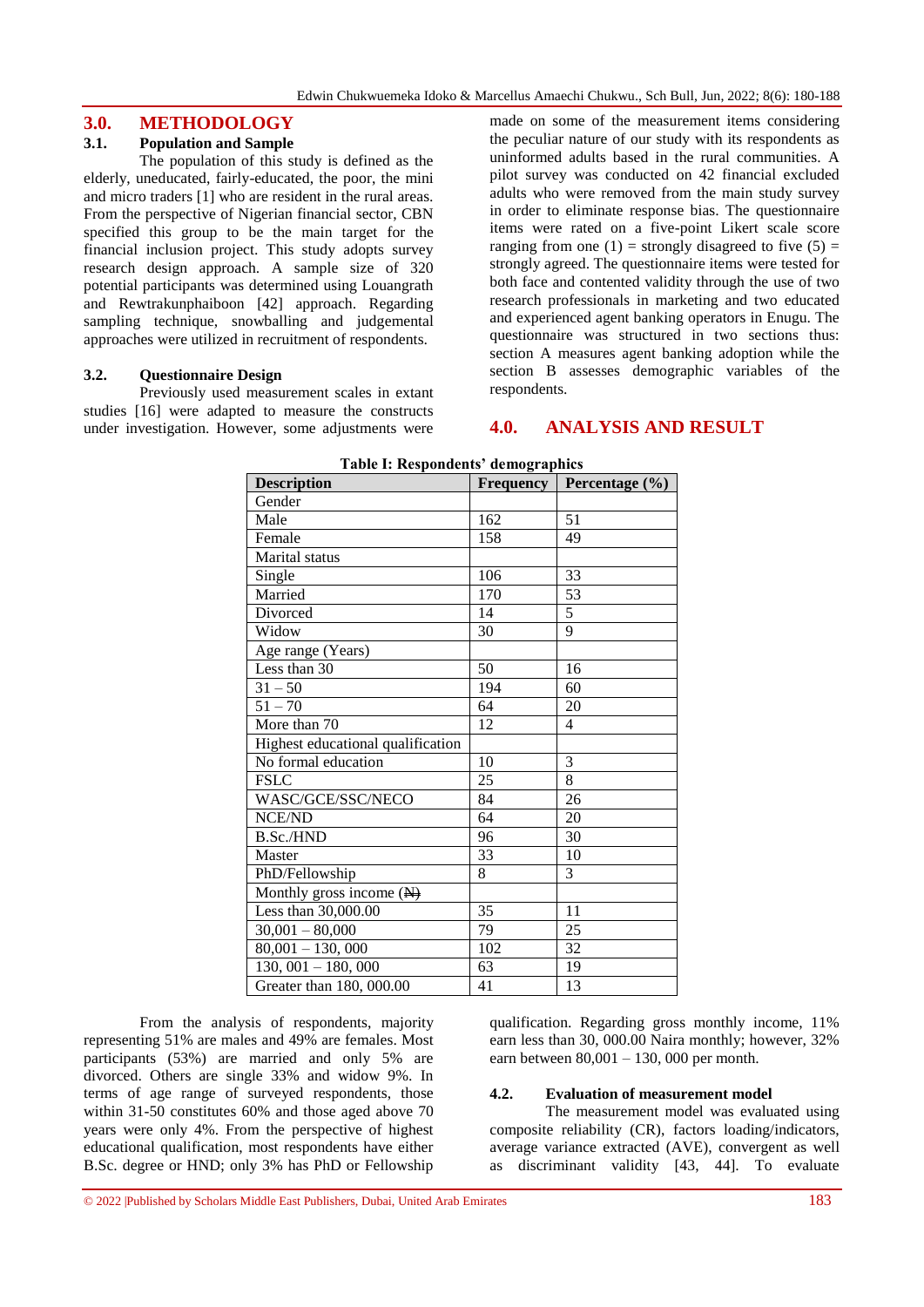convergent validity, indicators/loadings and CR were checked to ensure attainment of minimum limit of 0.6 [44]. Table II shows that item loadings oscillate between 0.665 – 0.816 on their respective variable indicating good convergence of item. Furthermore,

convergence is proven when  $AVE \ge 0.5$  and  $CR > 0.7$ for each construct [45]. Taken from Table II, CR values exceed 0.7 (0.827-0.848) and AVE values fall within 0.546-0.582. Evidently, convergent and CR is clearly demonstrated.

| <b>Construct</b>           | Indicator |       | <b>Construct Reliability</b> | <b>AVE</b> |
|----------------------------|-----------|-------|------------------------------|------------|
| <b>Agent Banking</b>       | ab1       | 0.665 | 0.827                        | 0.546      |
| AB                         | ab2       | 0.752 |                              |            |
|                            | ab3       | 0.805 |                              |            |
|                            | ab4       | 0.727 |                              |            |
| Savings Consciousness      | sc1       | 0.701 | 0.833                        | 0.556      |
| <b>SC</b>                  | sc2       | 0.733 |                              |            |
|                            | sc3       | 0.816 |                              |            |
|                            | sc4       | 0.727 |                              |            |
| <b>Financial Literacy</b>  | f11       | 0.740 | 0.838                        | 0.564      |
|                            | fl2       | 0.779 |                              |            |
| FL                         | f13       | 0.731 |                              |            |
|                            | fl4       | 0.754 |                              |            |
| <b>Financial Inclusion</b> | fi1       | 0.766 | 0.848                        | 0.582      |
| FI                         | fi2       | 0.754 |                              |            |
|                            | fi3       | 0.777 |                              |            |
|                            | fi4       | 0.753 |                              |            |

## **Table-II: Statistics Accuracy Evaluation**

#### **Table-III: Inter-Construct Correlation Matrix**

|           | $\bf AB$ | SC     | <b>FL</b> | FI    |
|-----------|----------|--------|-----------|-------|
| AB        | 0.739    | .0.469 | .359      | .274  |
| <b>SC</b> | .469     | 0.746  | .318      | .264  |
| FL        | .359     | .318   | 0.751     | .491  |
| F1        | .274     | .264   | .491      | 0.763 |

#### **Discriminant evaluation**

To prove discriminant validity, inter-construct correlations should not be more than the square-root of the AVE [44]. In Table III, the value shown in bold

along the diagonal denoting the square-root of AVE, are more than the inter-construct correlations proving discriminant validity.

| Table-TV, Hypotheses Testing |                                            |                 |           |                          |       |      |
|------------------------------|--------------------------------------------|-----------------|-----------|--------------------------|-------|------|
| <b>Relationship</b>          | <b>Path Coefficients</b><br>(Standardized) | <b>Estimate</b> | <b>SE</b> | <b>Critical</b><br>Ratio | P     | S/NS |
| $AB-SC$                      | 0.469                                      | 1.411           | 0.218     | 6.459                    | 0.000 | S    |
| $AB$ -FL                     | 0.359                                      | 0.755           | 0.136     | 5.558                    | 0.000 | S    |
| FL-FI                        | 0.194                                      | 0.315           | 0.082     | 3.856                    | 0.000 | S    |
| $SC-FI$                      | 0.465                                      | 0.528           | 0.064     | 8.186                    | 0.000 | S    |
| $AB$ -FI                     | 0.127                                      | 0.432           | 0.192     | 2.256                    | 0.024 | S    |

**Table-IV: Hypotheses Testing**

Key: S means significant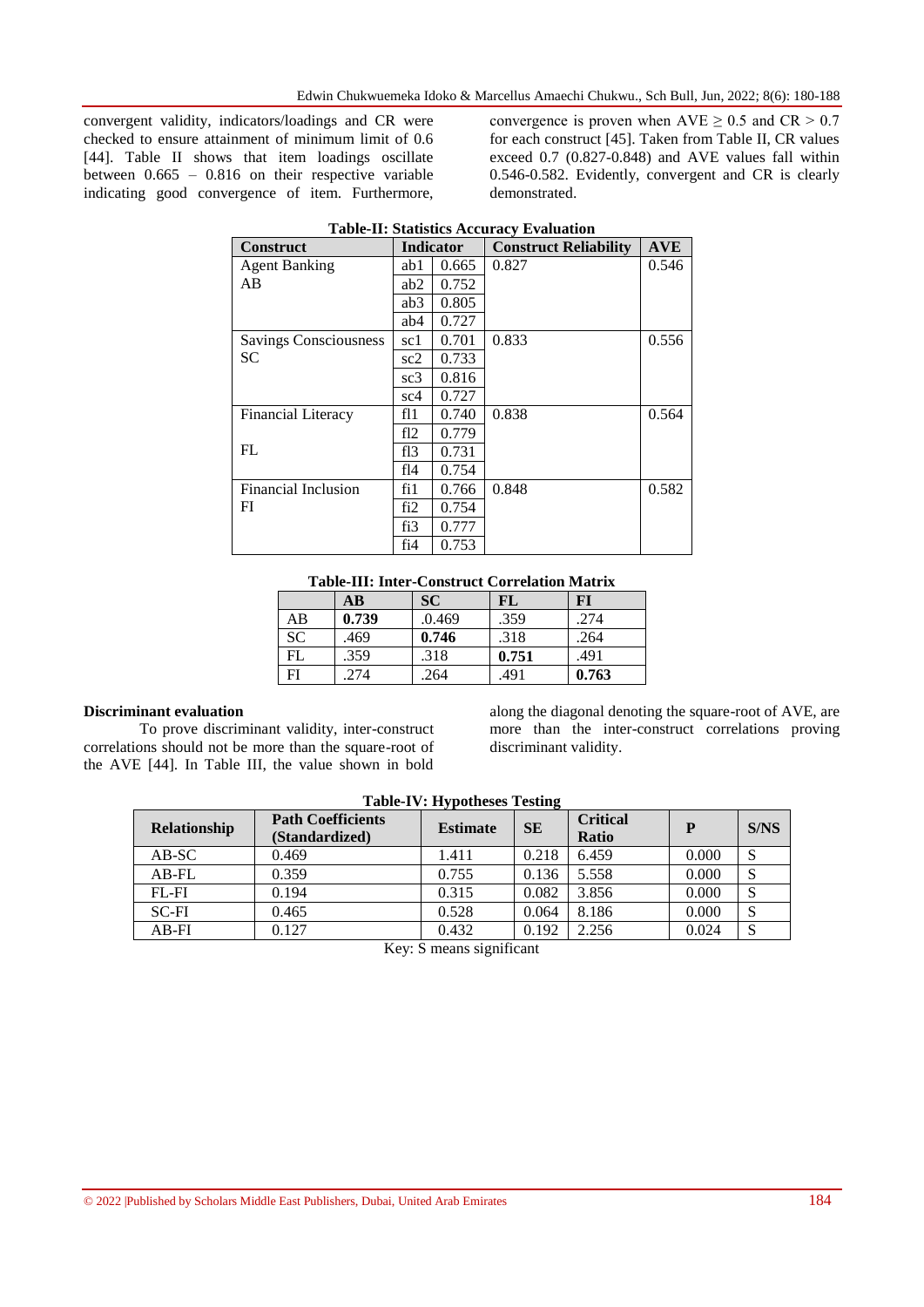Edwin Chukwuemeka Idoko & Marcellus Amaechi Chukwu., Sch Bull, Jun, 2022; 8(6): 180-188



**Fig-II: Unstandardized estimates**

## **5 .1 DISCUSSION OF FINDINGS**

Among the rural adults surveyed, this study reveals that agency banking has positive-significant relation with saving consciousness (path coefficient  $=$ .469; Critical ratio =  $6.459$ ; p = .0000). This finding fits with previous studies [15, 16, 10]. Obviously, this is an indication that agency banking transforms and re-orient initially passive and hesitant rural dwellers towards saving in formal financial platform. Explanations for this finding may be partly premised on: the rapidly spreading agent banks in remote settings; this spread is quietly but steadily bringing formal banking services to the doorsteps of rural dwellers thereby arousing huge interest in saving regardless of amount of money at the disposal of an individual. Also, agent bankers are often members of a community, he is fairly known to many residents and he can freely and willingly provide vital information to potential customers in local dialect/languages. The ease of opening account may

also be contributing to increasing saving consciousness. It is highly likely that positive word-of-mouth communication especially from existing customers and opinion leaders in various communities may be fueling saving consciousness as other community members may want to copy financial management approach of educated few. For purposes of practice, agent banks and principals/bank brand managers may engage in joint sensitization of rural dwellers using multi-channels such as church priests, visitations of various community meetings (e.g., town union meetings) to promote agency banking in an attempt to co-opt more people into formal saving culture instead of informal method of saving locally referred to as 'ISUSU' which often fails to account for money saved with them by individuals.

Furthermore, there is statistical evidence in this research that agency banking significantly correlates with financial literacy (path coefficient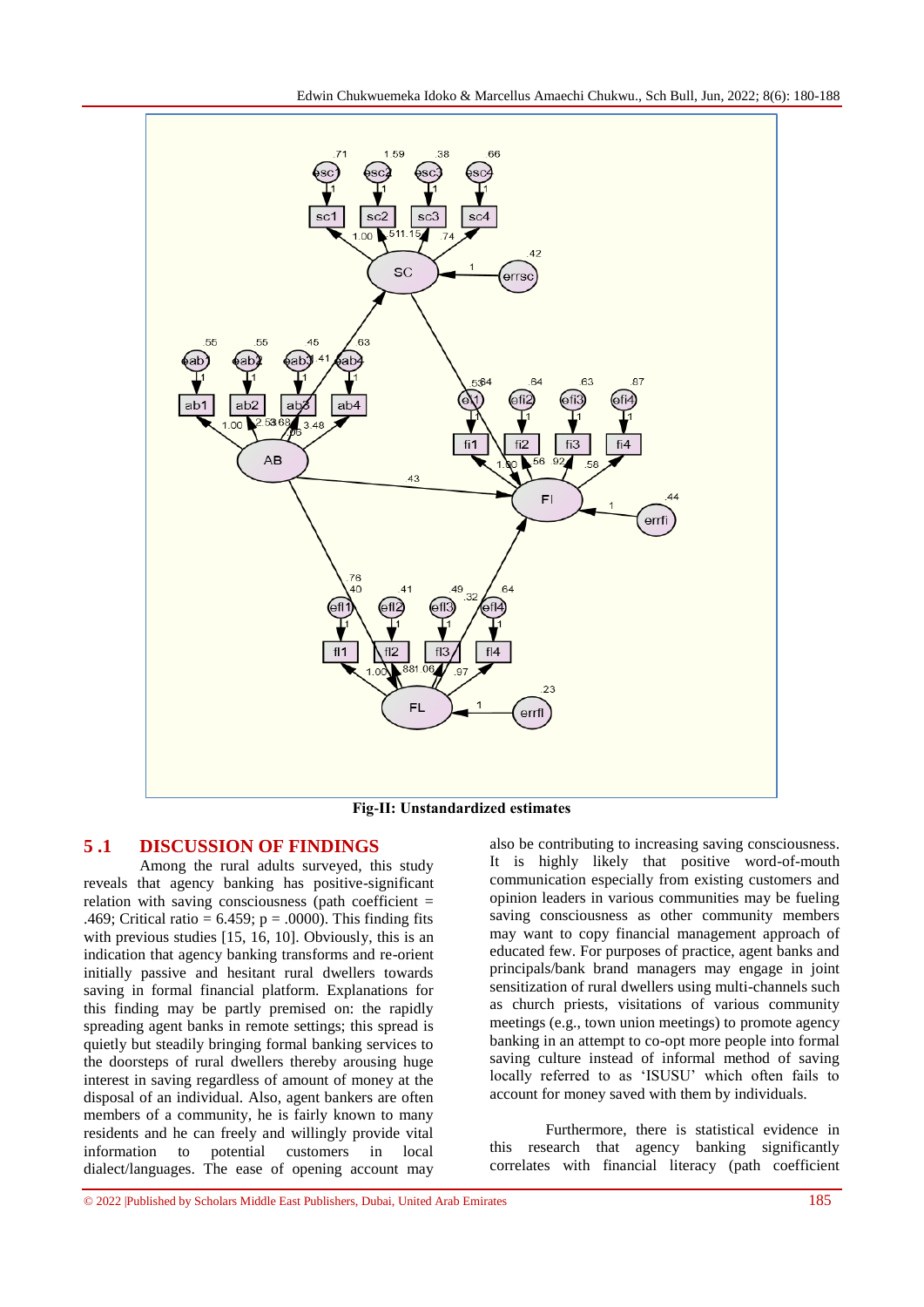$=$ .359; critical ratio  $=$  5.558; p  $=$  .0000). This finding finds support in extant investigations [17, 19]. The fact that agency banking enhances financial literacy of rural dwellers is an interesting finding. It is probable that emergence of agency banking in rural settings is changing the understanding of financial matters and demystifying the myth and fears of using a formal banking mode in cash management. To deepen financial literacy in rural domains, representatives of agent bank my embrace periodic financial management trainings targeted at rural dwellers. Such trainings provide platforms for explanations of financial products and how to utilise them using agent bankers. In this research, saving consciousness was established to significantly and positively influence financial inclusion (path coefficient = .463; critical ratio =8.186;  $p =$ .0000). In other words, as the saving consciousness of individual increases, chance of becoming financially inclusive rises proportionately. This study corroborates earlier research findings [20-22]. With escalating insecurity ravaging cities and communities, saving consciousness with nearest financial institution is rising; the rise in saving culture will in turn trigger financial inclusion. Presently, individuals appear to be conscious of maintaining savings in banks including agency banks to facilitate handling of various financial obligations such as school fees, electricity bills, telephone bills effortlessly. Resolving financial issues from saving enhances financial inclusion. Again, statistical support was established regarding the linkage between financial literacy and financial inclusion (path coefficient = .194; critical ratio =  $3.856$ ; p = .0000). A financially informed individual may most likely engage in formal financial activities that are within the radar of financial authorities and regulators. This finding aligns with research evidence in the extant literature [25, 26, 35, 32]. Literacy level has generally increased across demographics which in turn makes it easier to understand financial-related matters. The resultant effect is migration to formal financial platforms concerning financial management. Additionally, statistical support exists regarding the connection between agency banking and financial inclusion from the surveyed respondents (path coefficient  $= .127$ ; critical ratio = 2.256;  $p = .0000$ ). Agency banking is a trigger to financial inclusion. Research [40, 41] support finding of this investigation. Therefore, from practice angle, regulatory authorities through deposit money banks should deepen relationships with agent banks as viable pathway to achieve overwhelming financial inclusion.

## **5.2. CONCLUSION**

Agency banking is a viable pathway in addressing financial exclusion particularly in rural settings where many financial-related activities elude financial radar of authorities and regulators. Agency banking potentially provokes saving consciousness, financial literacy; also, saving consciousness engenders financial inclusion and financial literacy culminates in financial inclusion. Overall, statistical support demonstrates strongly that agency banking incites financial inclusion among adult rural settlers. Therefore, this study conducted from the perspective of rural settlers provide further affirmation regarding the potency of agency banking in stimulating significantly financial inclusion agenda across nations. Agency banking platform should be sustained and strengthened.

## **5.3. Limitation and direction for future studies**

Geographical scope of this study is restrained to only one local government areas which makes the findings less generalisable. Future research should increase the scope to provide room for possible generalisation of findings. Again, this study used only quantitative approach. Future research may consider mixed-methods in order to get insights from rural dwellers.

#### **Conflict of Interest**

There is no conflict of interest.

## **REFERENCES**

- 1 EFInA Access to Financial Services in Nigeria 2020 Survey
- 2 Central Bank of Nigeria, National Financial Inclusion Strategy, 2012
- 3 Umoh, P. N. (2016). Banking regulation and supervision: A Nigerian chronicle. Abuja: Pyka Ltd.
- 4 Omisakin, A., & Oyewole, O. (2021). Digital transformation and financial inclusion in Nigeria. Available: https://www.dlapiper.com/en/us/insights/publi cations/2021/04/africa-connected-issue-6/digital-transformation-and-financialinclusion-in-nigeria/
- 5 IDLO. (2010). A new agent model for branchless banking in Colombia
- 6 Mwangi, M. H. T., & Mwangi, W.M. (2014). Factors influencing the uptake of agency banking services by customers in commercial bank in Kenya: A case of Kenya commercial bank. The Strategic Business & Change Journal of Management, 2 (10), 177-197.
- 7 Ndungu, C. G., & Wako, G. W. (2015). Customer's perception of agency banking in Kenya: Case study of Equity Bank Kenya Limited. *Global Journal of Commerce and Management Perspective, 4*(2).
- 8 OPM. (2011). Fiscal year 2011 agency financial report. Available: Op,.gov/aboutus/budget-performance/performance/2011 financial-report-pdf
- 9 Central Bank of Nigeria. (2018). Annual Report 2018. Available: https://www.cbn.gov.ng/out/2019/rsd/2018%2 0ar%20kama1.pdf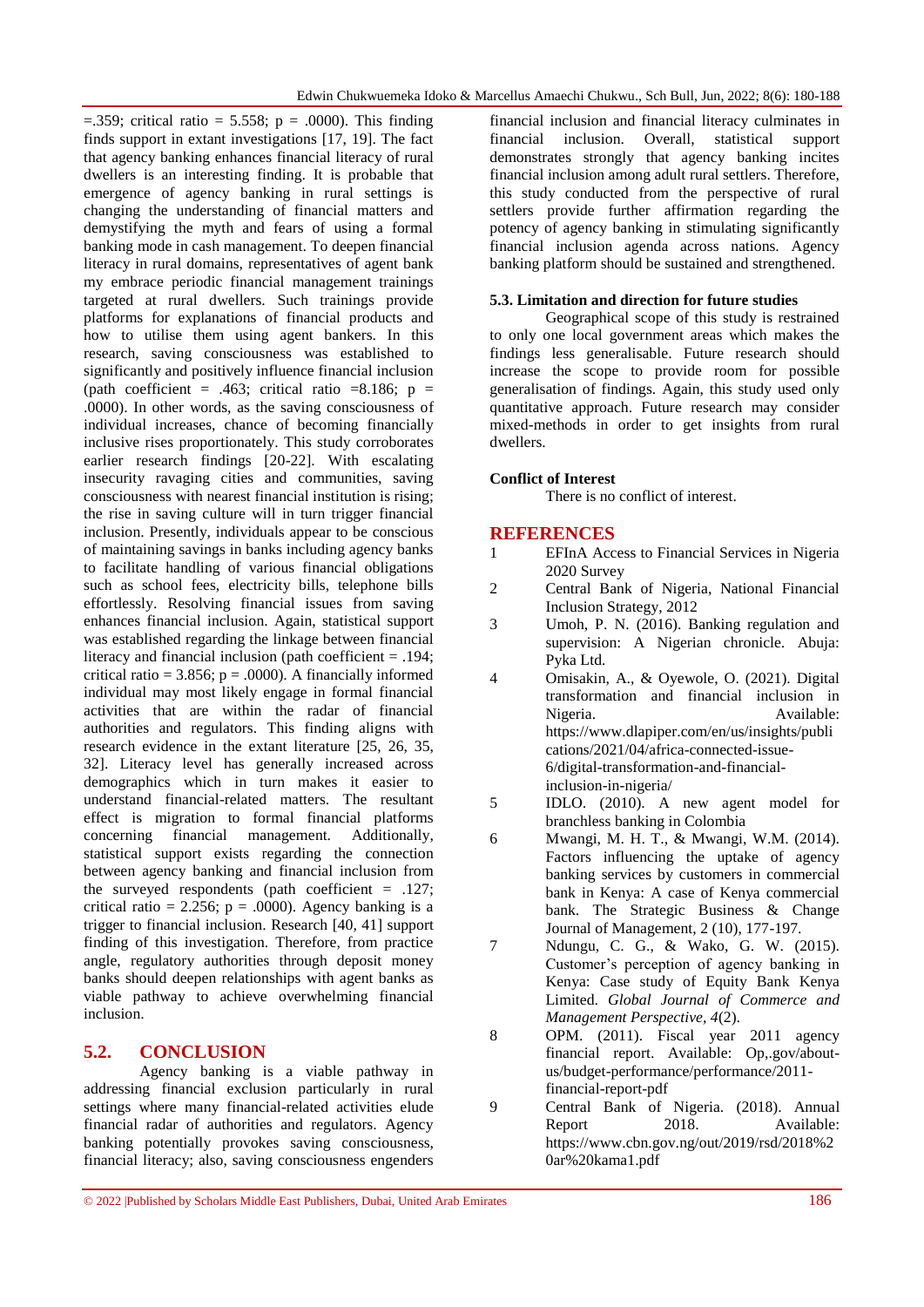- 10 Chude, N.P., & Chude, D.I. (2014). Impact of agent banking on performance of deposit money banks in Nigeria. Research Journal of Finance and Accounting, 5(9), 3-10
- 11 Banerjee, P.K., Alam, M.R., & Hossain, Z. (2017). A Discussion paper on agent banking:<br>effectiveness in financial inclusion. effectiveness in Bangladesh Institute of Bank Management (BIBM) Dhaka, Bangladesh.
- 12 Atandi, F.G. (2013). Challenges of agent banking experiences in Kenya. *International Journal of Academic Research in Business and Social Sciences, 3*(8), 397-412.
- 13 Aro-Gordon. S. (2017). Implementation of financial inclusion strategy in Nigeria. *[SDMIMD Journal of Management](https://www.researchgate.net/journal/SDMIMD-Journal-of-Management-0976-0652)*, *8*(2),27-43. DOI: [10.18311/sdmimd/2017/17876.](http://dx.doi.org/10.18311/sdmimd/2017/17876)
- 14 Central Bank of Nigeria (2013). Guidelines for the Regulation of Agent Banking and Agent Banking Relationships. Central Bank of Nigeria Publication. Available online.www.cbn.- gov.ng/download.
- 15 Bizah, D. S. & Gumbo, L., & Magweva, R. (2017). Agent banking as a driver of financial inclusion in Zimbabwe: A review International Journal of Education and Research, 5 (11).
- 16 Afande, F.O., & Mbugua. (2015). Role of agent banking services in promotion of financial inclusion in Nyeri Town, Kenya. Research Journal of Finance and Accounting, 6 (3).
- 17 Barasa, D.A., & Mwirigi, F.M. (2013). The role of agency banking in enhancing financial sector deepening in emerging markets: Lessons from the Kenyan experience. European Journal of Business and Management, 5 (21).
- 18 Ramachandra, S.N. (2012). Mind, money, market
- 19 Munoru, M.K. (2016). Effect of agency banking on financial inclusion in Kenya. International Journal of Science and Research (IJSR), 5 (10), 1380 – 1397.
- 20 Musinguzi, I., Richard, A., & Muwanguzi, E. (2020). Financial inclusion and saving culture of individuals in Uganda: A case of Central Division, Kabale Municipality Available: https://www.researchgate.net/publication/3442 35447\_Financial\_Inclusion\_and\_Saving\_Cultu re\_of\_Individuals\_in\_Uganda\_A\_Case\_of\_Ce ntral\_Division\_Kabale\_Municipality
- 21 Shrestha, R. & Nursamsu, S. (2020). Financial inclusion and savings in Indonesia. Economic Research Institute for ASEAN and East Asia. [http://hdl.handle.net/11540/12597.](http://hdl.handle.net/11540/12597)
- 22 Dupas, P., Karlan, D., Robinson, J. & Ubfal, D. (2018). Banking the unbanked? Evidence from three countries: American Economic Journal: Applied Economics, 10(2), 257-297.
- 23 Prina, S. (2015). Banking the poor via savings accounts: Evidence from a field experiment. Journal of Development Economics, 115(C), 16-31.
- 24 Aduda, J., & Kalunda, E. (2012). Financial inclusion and financial sector stability with reference to Kenya: A review of literature. Journal of Applied Finance and Banking, 2(6), 95 - 120.
- 25 Chukwu, M.A., & Idoko, E.C. (2021). Inhibitors of electronic banking platforms' usage intention in deposit money banks: perspectives of elderly customers in developing economy. Sch. Bull, *7*(5), 134-145.
- 26 Kasman, M., Heuberger, B., & Hammond, R.A. (2018). A review of large-scale youth financial literacy education policies and programmes. Brookings Institution.
- 27 Lusardi, A., & Mitchell, O. (2006). Baby boomer retirement security: The role of planning, financial literacy, and housing wealth. *SSRN Electronic Journal, 54* (1), 205- 224.
- 28 Atkinson, A., & Messey, F-A. (2011). Assessing financial literacy in 12 countries: An OECD/INFE international pilot exercise. Journal of Pension Economics and Finance, 10 (4), 657-665.
- 29 Atkinson, A., & Messy, F. (2012). Measuring financial literacy: Results of the OECD/International Network on Financial Education (INFE) Pilot Study. OECD Working Papers on Finance, Insurance and Private Pensions, No. 15, and OECD Publishing. Available[:http://www.oecd](http://www.oecd-ilibrary.org/finance-and-investment/measuring-financial-literacy)[ilibrary.org/finance-and-](http://www.oecd-ilibrary.org/finance-and-investment/measuring-financial-literacy)

[investment/measuring-financial-literacy.](http://www.oecd-ilibrary.org/finance-and-investment/measuring-financial-literacy)

- 30 Jappelli, T. (2010). Financial Literacy: An international comparison. Centre for Economic Policy Research (CEPR); European Corporate Governance Institute (ECGI) *[Netspar](https://papers.ssrn.com/sol3/papers.cfm?abstract_id=1716784)  [Discussion Paper No. 09/2010-064](https://papers.ssrn.com/sol3/papers.cfm?abstract_id=1716784)*.
- 31 Bongomin, G.O.C., Ntayi, J.M., Munene, J.C., & Nabeta, I. [\(2016\)](https://jfin-swufe.springeropen.com/articles/10.1186/s40854-021-00259-9#ref-CR11). Financial inclusion in rural Uganda: Testing interaction effect of financial literacy and networks. [Journal of](https://www.researchgate.net/journal/Journal-of-African-Business-1522-9076)  [African Business,](https://www.researchgate.net/journal/Journal-of-African-Business-1522-9076) *17*(1),1-23.
- 32 Grohmann, A., Klühs, T., & Menkhoff, L. (2018). [Does financial literacy improve](https://ideas.repec.org/a/eee/wdevel/v111y2018icp84-96.html)  [financial inclusion? cross country](https://ideas.repec.org/a/eee/wdevel/v111y2018icp84-96.html)  [evidence?](https://ideas.repec.org/a/eee/wdevel/v111y2018icp84-96.html) [World Development,](https://ideas.repec.org/s/eee/wdevel.html) Elsevier, 111, 84-96.
- 33 Kodongo, O. (2018). Financial regulations, financial literacy and financial inclusion: Insights from Kenya. *[Emerging Markets](https://www.researchgate.net/journal/Emerging-Markets-Finance-and-Trade-1540-496X)  [Finance and Trade,](https://www.researchgate.net/journal/Emerging-Markets-Finance-and-Trade-1540-496X) 54*(12).
- 34 Koomson, I., & Danquah, M. (2019). Financial inclusion and energy poverty: Empirical evidence from Ghana. [Energy Economics,](https://econpapers.repec.org/article/eeeeneeco/) 94.